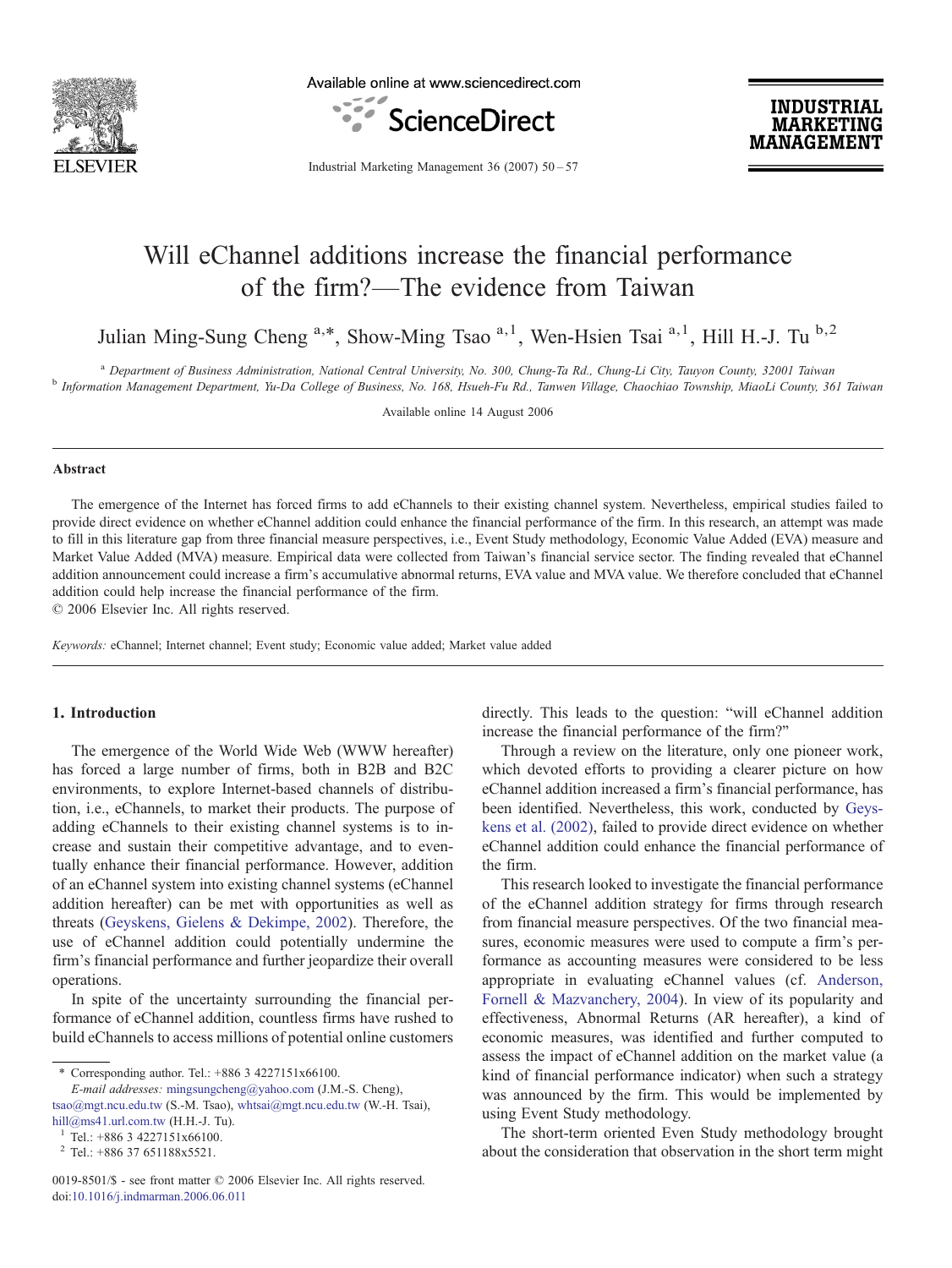not accurately reflect the true value of a firm over longer periods of time. In order to overcome this limitation, the research also introduced alternative long-term economic measures of a firm's financial performance: the Economic Value  $\text{Added}^3$  (EVA) hereafter) and Market Value Added (MVA hereafter) measures ([Yook & McCabe, 2001\)](#page--1-0), for the purpose of eChannel addition assessment. Popularity and application suitability for strategic planning and performance evaluation ([Bhalla, 2004; Chen &](#page--1-0) [Dodd, 1997; Ehrbar, 1999](#page--1-0)) were further considerations in employing these two measures.

In the following sections, related literature including performance evaluations of eChannel addition, Even Study, and EVA and MVA will be reviewed. Research methodology will then be reported, followed by data analysis. Research conclusion will be in the final section.

### 2. Performance Evaluation of an eChannel Addition

Due to intensified market competition and the emergence of the WWW, the channel system context is changing (Stewart  $\&$ [Zhao, 2000\)](#page--1-0). The Internet as an addition to the modern channel system, i.e., the use of physical as well as virtual channels, has become critical (cf. [Coelho & Easingwood, 2003](#page--1-0)), and a large number of firms have increasingly utilized such a dual channel system to market their products [\(Reda, 1999\)](#page--1-0). It is believed that the adoption of the Internet as channel addition can achieve high level of Customer Lifetime Value (CLV) [\(Rajkumar & Kumar,](#page--1-0) [2004](#page--1-0)), and enhance a firm's competitive advantages ([Reda,](#page--1-0) [1999](#page--1-0)). These competitive advantages include extended market coverage, increased sales, low transaction costs, and service delivery and communication. Nevertheless, potential disadvantages can occur, such as consumer confusion, conflicts with original intermediaries and increased organizational complexity ([Alba et al. 1997; Coelho & Easingwood, 2003; Geyskens et al.,](#page--1-0) [2002; Park & Kim, 2003; Rosenfield, 1999; Rowley, 2004](#page--1-0)).

Because eChannel addition potentially has both beneficial and detrimental consequences, the net profit of such an action is unclear. A solution to support the value of eChannel addition in guiding business processes is to link it to financial performance ([Bolton, 2004\)](#page--1-0). Performance measures provide information to managers and investors about the value creation process within the firm. On one hand, managers rely upon performance measures to provide information on both current performance and to track the underlying value creation process over time. On the other hand, performance measures provide investors a benchmark for comparison across firms and as indicators of likely future performance.

Financial measures are valuable as they reflect the assets and cash flows at different levels of the organization. The primary distinction among the many alternative financial measures of a firm's performance is between accounting measures and economic measures ([Hirsch, 1991](#page--1-0)). The majority of financial performance research have concentrated on studying accounting measures which result from historical financial data, such as

sales, cost, Return On Investments (ROI) and Return On Assets (ROA) (see, among others, [Boulding & Staelin, 1993; Dekimpe](#page--1-0) [& Hanssens, 1995; Hanssens, Parsons & Schultz, 2001;](#page--1-0) [Jacobson, 1990; Werner, Manfred & Wayne, 2004\)](#page--1-0). Economic measures are forward-looking and reflect the stock market's perception of both current and potential profitability. A number of research have assessed a firm's financial performance in terms of economic measures. Examples include stock price, stock return and Tobin's Q (see, among others, [Anderson et al.,](#page--1-0) [2004; Huselid, 1995; Jensen & Murphy, 1990; Lewellen &](#page--1-0) [Badrinath, 1997; Pardue, Higgins & Biggart, 2000\)](#page--1-0).

Financial performance evaluation of eChannel addition using traditional accounting measures may be inappropriate. Reflecting upon [Copeland and Weston's \(1983\)](#page--1-0) opinion, accounting measures can only provide a limited reflection of true shareholder values generated by eChannel addition investments. This statement can be verified by [Anderson et al. \(2004\)](#page--1-0) who state that "Commonly used accounting measures are found to be less appropriate indicators of an Internet channel's value, because such measures typically contain little or no information about the true value of the firm". As suggested by [Mandel](#page--1-0) [\(2000\),](#page--1-0) more intangible factors such as brand names and R&D should be considered as evaluation indices. Stock prices, a kind of economic measure which also reflects such intangible factors, are therefore deemed by [Milbourn \(1996\)](#page--1-0) to be the best financial performance measure. However, a recent article ([Anderson et al., 2004](#page--1-0)) argued that stock prices may not be an efficient benchmark for evaluation purposes because stock prices can be affected by uncontrolled factors without any common baselines. Accordingly, Event Study which incorporates the AR value of stocks based on a particular event to the capital market into stock prices is considered a better means for performance evaluation. A pioneer work conducted by [Geyskens et al. \(2002\)](#page--1-0) attempted to introduce Event Study methodology to evaluate the financial performance of eChannel addition. Unfortunately, the research failed to provide direct evidence that eChannel addition could enhance the financial performance of the firm. In this study, an attempt was therefore initiated to explore the relationship between eChannel additions and a firm's financial performance by measuring its AR value using Event Study methodology. However, the inherent shortterm nature of such a process/methodology lead us to apply another two "value-added" economic measures of a firm's financial performance, i.e., EVA and MVA, for the assessment to show a more long-term perspective ([Yook & McCabe, 2001](#page--1-0)) and to verify the results of Event Study methodology.

#### 3. Event Study

Event Study draws on the efficient market hypothesis that financial markets will process publicly available information to assess the impact of a firm's financial performance and to adjust expectations of its future achievements ([Fama, Fisher, Jensen,](#page--1-0) [& Roll, 1969\)](#page--1-0). The logic underlying the hypothesis is the belief that investors will react rapidly to any additional public information regarding a firm (that is, when an event occurs) and the extent to which they adjust their expectations of the

 $3$  EVA, being a tool for measuring business performance at the firm level, is a trademark of a New York consulting firm, Stern Stewart Management Services.